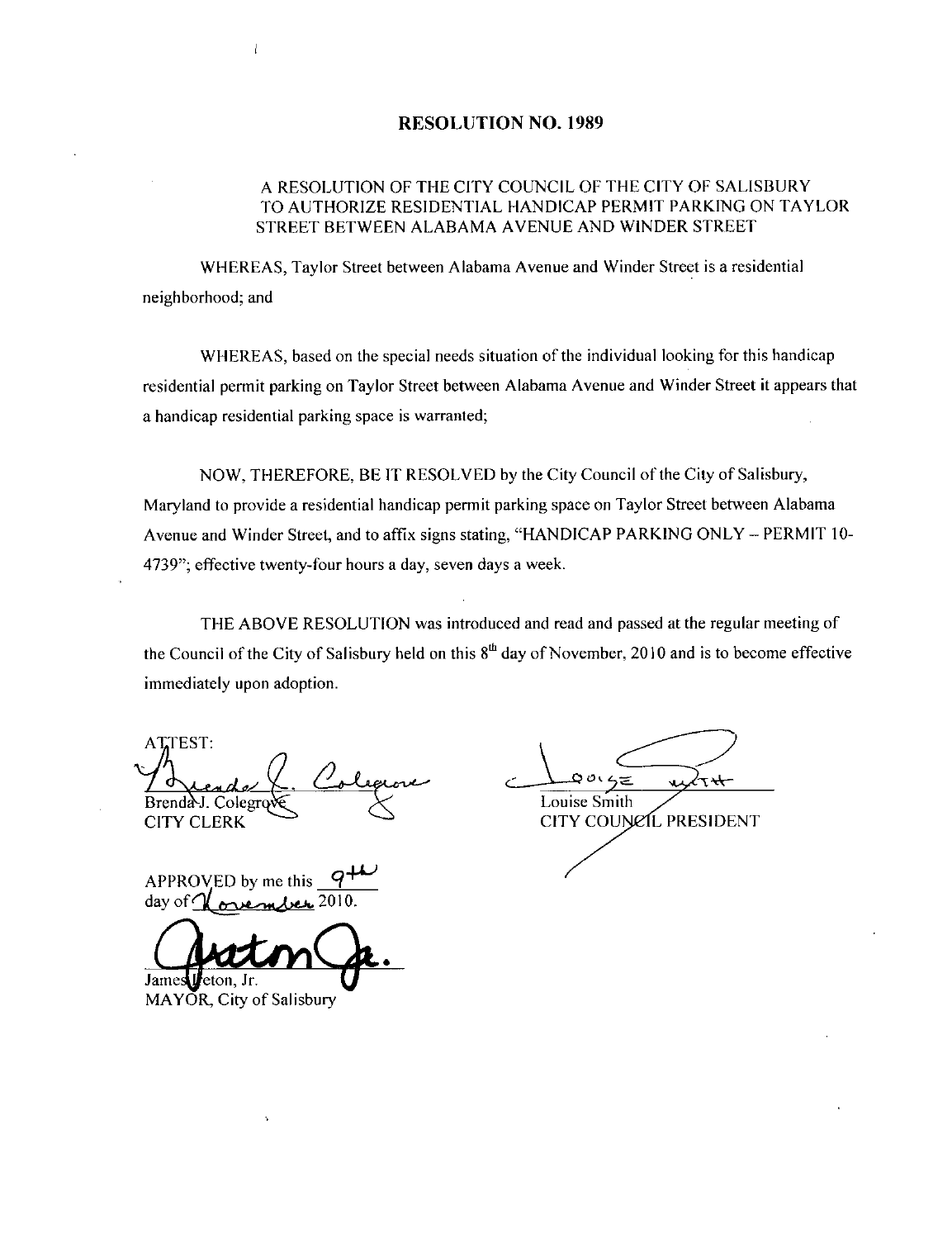## **City of Salisbury**

# Memo

| To: | John R. Pick, City Administrator                                          |
|-----|---------------------------------------------------------------------------|
|     | <b>From:</b> Pamela B. Oland, Director of Internal Services $\mathcal{W}$ |
|     | Date: October 29, 2010                                                    |
| Re: | Request for Residential Handicap Parking Space                            |
|     |                                                                           |

The City of Salisbury has received a request to install a residential handicap parking space sign. Maryland Motor Vehicle Administration has indicated the permit is warranted and then forwarded the request to Wicomico County The County turned over the request to City Public Works, since the location is within City limits. MVA requested the signs be installed within 30 days of the letter. We received the request on October  $19<sup>th</sup>$ . The City has another handicap permit within the same area (see attached picture). Please note the application states the address as Winder Street, but the closest entrance to the property is actually Taylor Street. Please see the attached resolution requesting the handicap permit space, as well as the documentation received from the County, and a picture of another handicap permit space. If you have any questions, please let me know.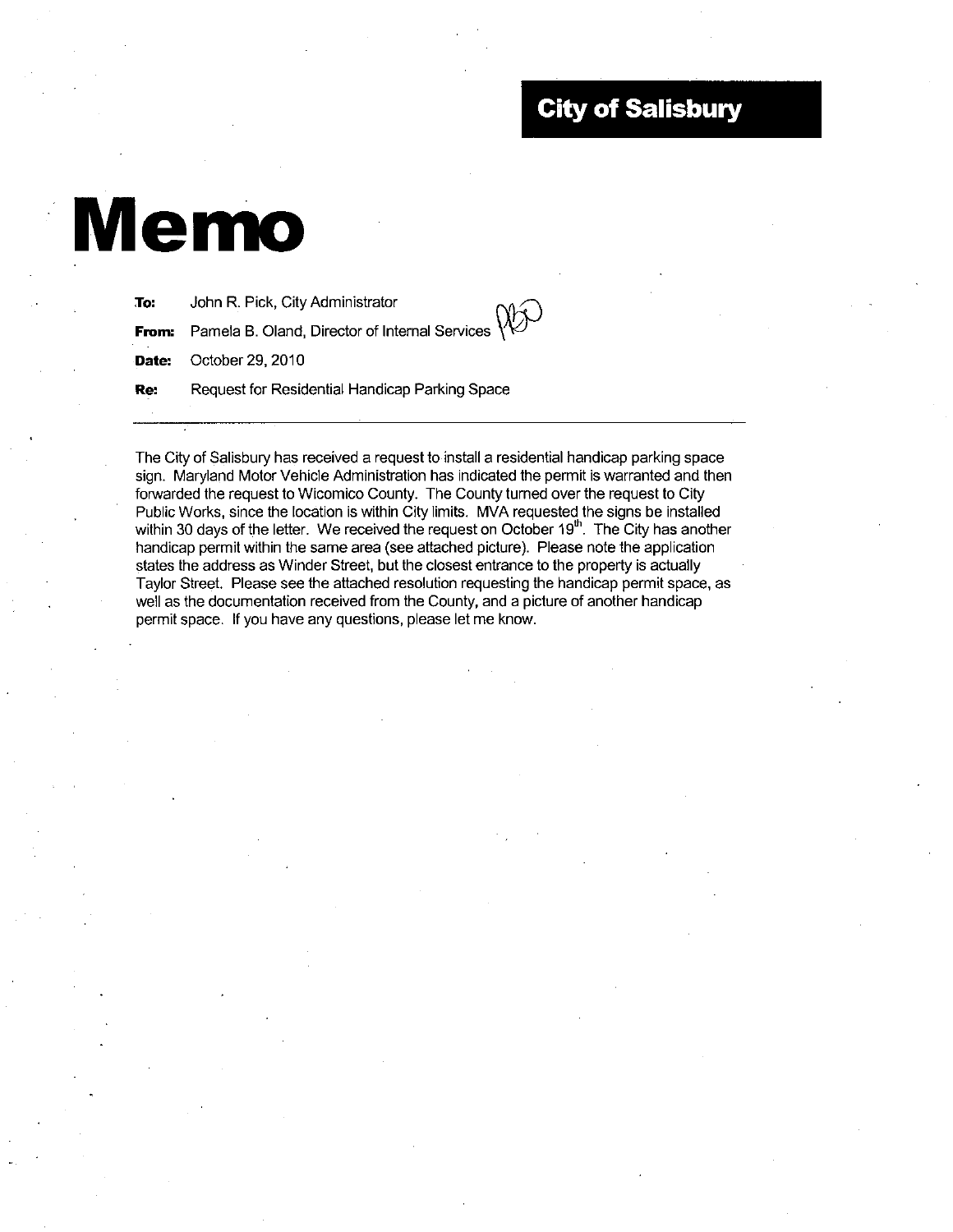

Martin O'Malley, *Governor*<br>Anthony G. Brown, *Lt. Governor* 

Beverley K. Swaim-Staley, *Secretary,*<br>Nell J. Pedersen, *Administrator* Beverley K. Swaim-Staley, *Secretary*<br>Neil J. Pedersen, *Administrator*<br>.

**MARYLAND DEPARTMENT OF TRANSPORTATION** 

October 13, 2010

Mr. P. Rai Sherma Director, Wicomico County Department of Public Works Post Office Box 968 Salisbury MD 21801

RE: Handicapped Parking Rose Louise Mutchler 518 Winder Street Apt. 67 Salisbury MD 21801

Dear Mr. Sherma:

The Motor Vehicle Administration (MVA) has forwarded to us an approved application assigning the above location as a reserved parking area. As this location is on a roadway within your jurisdiction, we are forwarding the information to you for your action

As we have indicated in the past, the necessary signs may be purchased from the State Highway Administration (SHA) at a cost of  $$5.00$  per sign.

Please return the application to the MVA, Investigative Division, Glen Burnie, Maryland 21062 as soon as the signs are erected. Administration (SHA) at a cost of \$5.00 per sign.<br>
Please return the application to the MVA, Investigative<br>
as the signs are crected.<br>
If you have any questions or comments, please do not b<br>
888-963-0307 or via email at th

Frease return the application to the MVA, investigative Division, Citen Burnie, Maryland 21062 as soon<br>as the signs are crected.<br>If you have any questions or comments, please do not hesitate to contact me at 410-787-5815,

Sincerely,<br>9110004x Hoord

om Hicks, P.E., Director Office of Traffic and Safety

Enclosures

cc: Ms. Janet Bochniewicz, Customer Agent III, Investigative and Security Division, MVA Mr. Kenneth Cimino, Assistant District Engineer - Traffic, State Highway Administration Mr. Donnie L. Drewer, District Engineer, State Highway Administration My telephone tollfieemmberis Far <sup>410</sup> <sup>7874081</sup> <sup>410</sup> <sup>5536399</sup><sup>410</sup> <sup>5829469</sup>40787 <sup>5823410</sup> 78728h31410 <sup>787</sup> <sup>3998</sup> Director<br>
Mochniewicz, Customer Agent III, Investigative and Security Division, MVA<br>
eth Cimino, Assistant District Engineer – Traffic, State Highway Administration<br>
ie L. Drewer, District Engineer, State Highway Administr

My telephone/toll-free number is<br>Fax \_\_410-787-4082, \_\_410-553-6399, \_\_410-582-9469, \_\_410-787-5823, \_\_410-787-2863, \_\_410-787-3798<br>Maryland Relay Service for Impaired Hearing or Speech: 1.800.735.2258 Statewide Toll-Free<br>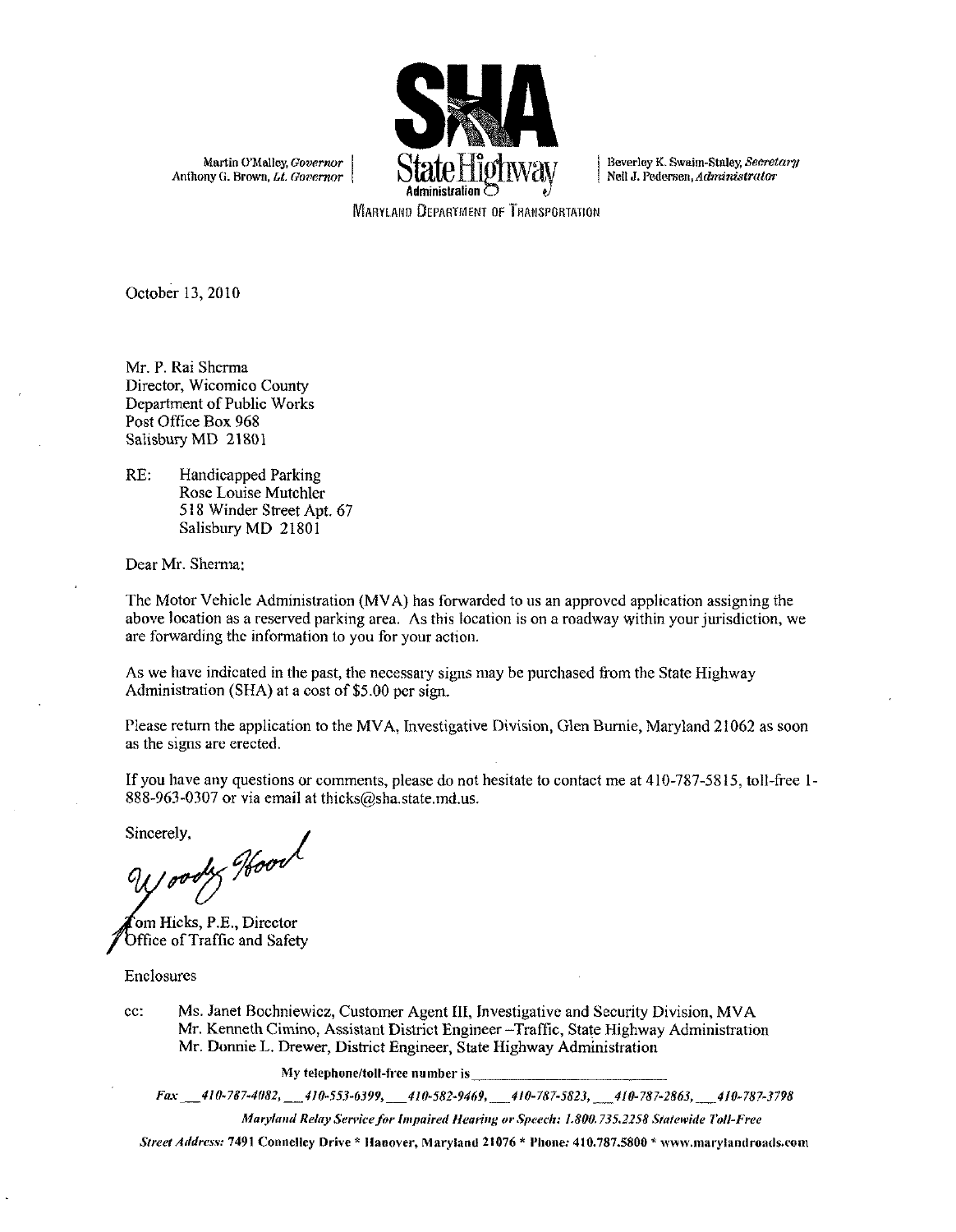

Mr. Woody Hood Office Of Traffic & Safety State Highway Administration 7491 Connelley Drive Hanover, MD 21076

### October 13 2010

Re: Personal Residential Parking Rose Louise Mutchler <sup>518</sup> Winder Street Apt <sup>67</sup> Salisbury, Maryland 21801

Dear Mr. Woody Hood:

Attached is an approved application for <sup>a</sup> Personal Residential Permit For reserved parking space It is requested that the approval signs are erected and the necessary curb painting is accomplished with the next thirty- (30) days.

As per our agreement, the application is to be returned to the Motor Vehicle Administration, Investigative Division, 6601 Ritchie Highway, Glen Burnie Maryland 21062, as soon as the signs are erected.

Your cooperation is gratefully appreciated.

Sincerely Earl Beville Assistant Manager Investigative and **Security Division** 

EB/jcb

Note: THE PERMIT NUMBER TO BE PLACED ON THE SIGNS TO BE ERECTED IS 10-4739

.<br>Maryland's MVA – Committed to Safely, Service, and You!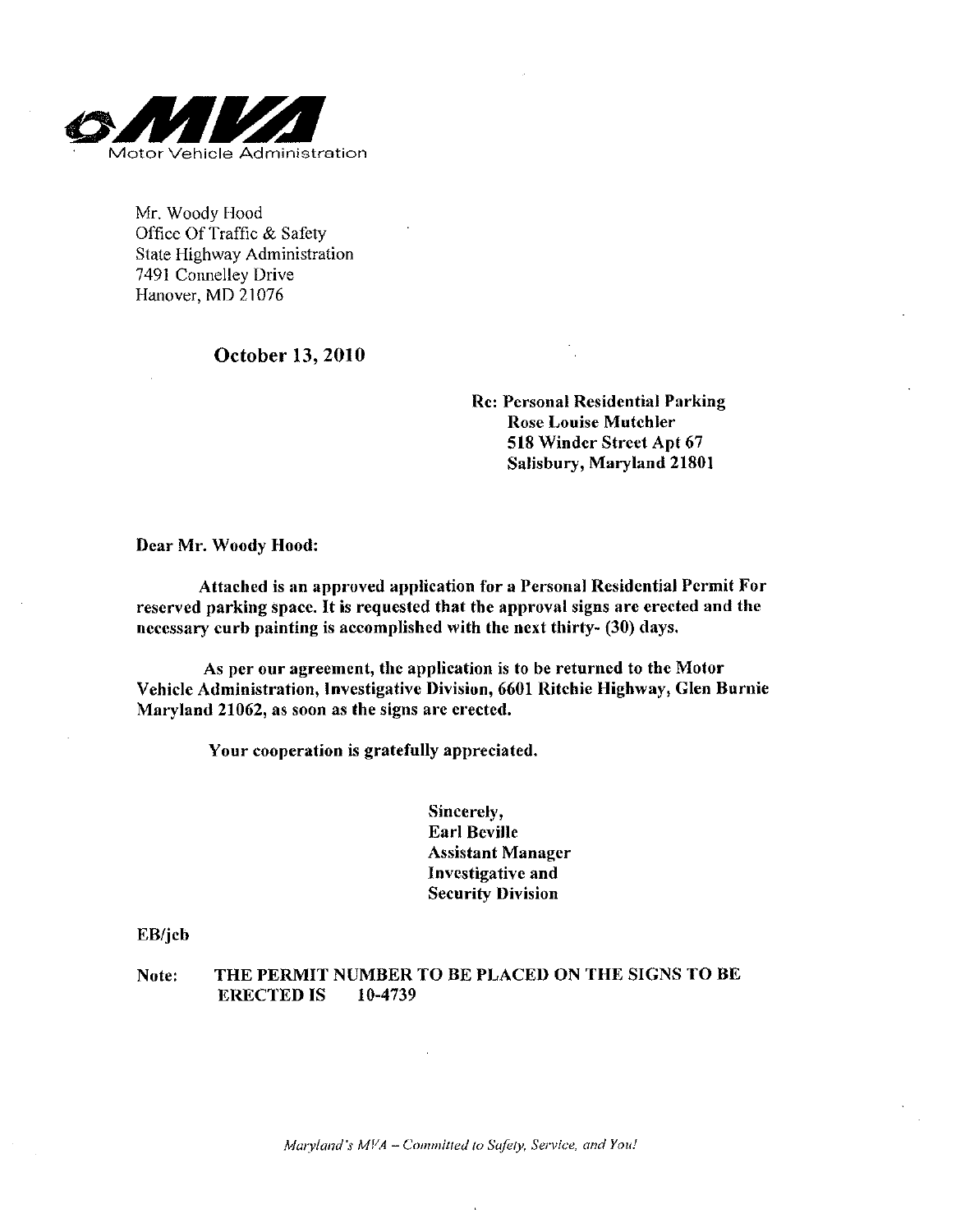### Application for Personal Residential Permit for Reserved Parking Space

|                   |                          |                    | Phone              | (410)341-3263 |
|-------------------|--------------------------|--------------------|--------------------|---------------|
| First Name        | rose                     | Middle Name louise | Last Name mutchler |               |
| Add Line 1        | <b>518 WINDER STREET</b> | Add Line 2         |                    |               |
| City              | <b>SALISBURY</b>         | County WI          | MD.<br>St.         | Zip 21801     |
| Drivers License # | m-324-744-549-873        |                    | DOB 11/14/1929     |               |

| <b>Vehicles Permitted to Park in Reseved Space</b> |  |  |  |  |  |  |  |
|----------------------------------------------------|--|--|--|--|--|--|--|
| Reg. Tag Number                                    |  |  |  |  |  |  |  |
| <b>TFJ256</b>                                      |  |  |  |  |  |  |  |
|                                                    |  |  |  |  |  |  |  |

 $X$  Does the applicant have a permanent disability?

Is the applicant a resident of Baltimore County

Is the residence located within a private community which maintains the roadways?

Does the applicant have off street parking?

Parking Restrictions  $\int$  Snow Emergency Route Time Limited Parking-From To Chinas Social Security Number<br>Social Security Number<br>220-26-1020 Date Entered Into The System 9/23/2010

JL<br>
10/6/2010<br>
Leation Inspected By<br>
Date Lcation Inspected By SS Date Application recieved Date Date Application Approved By Date 1 10/12/2010<br>Date Sign Erected Date No. Of Permits Issued Date Curb Painted Date Curb Painted Date Application to SHA 2010-4739 Date Notice Returned to MVA Date Permit Number Date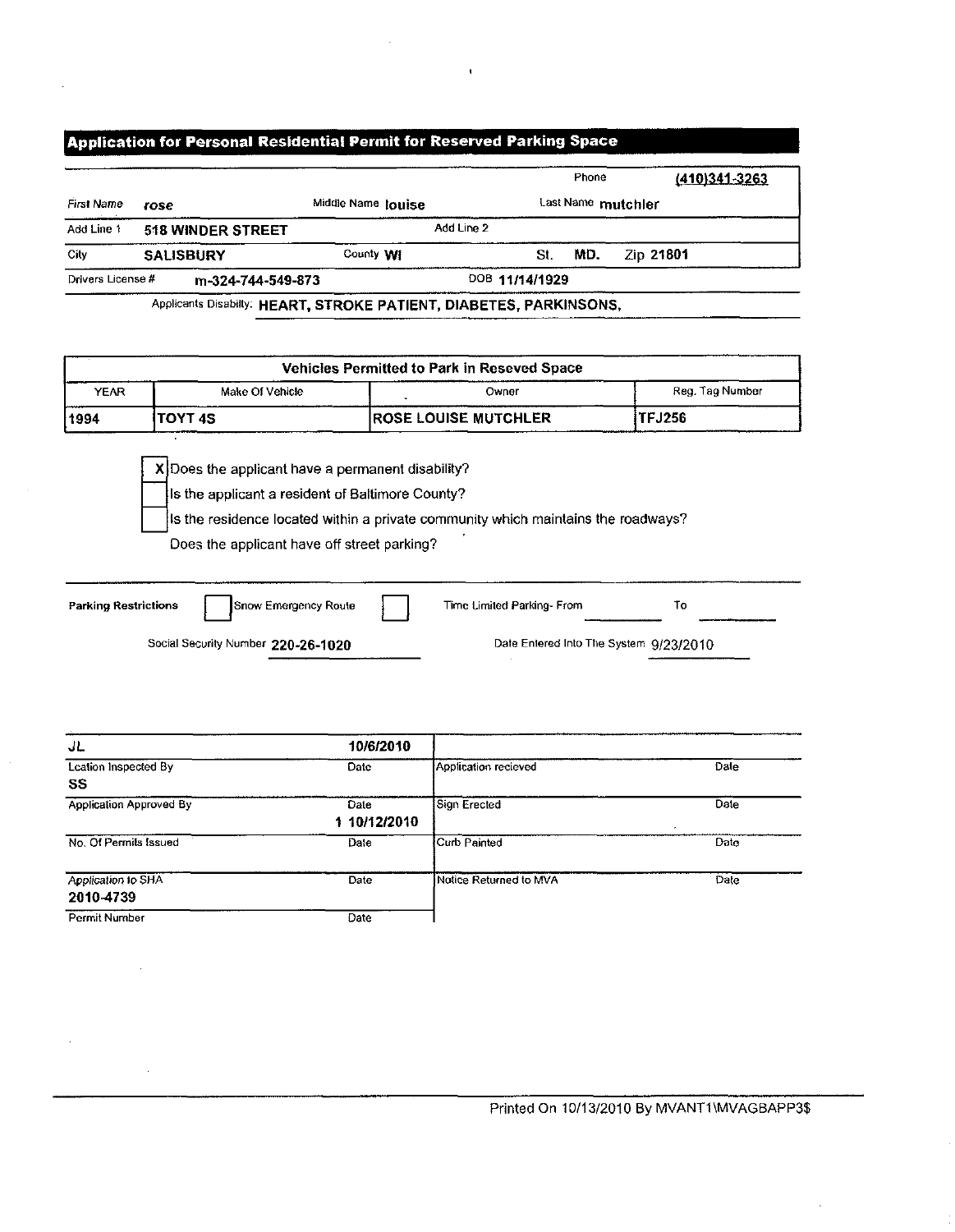